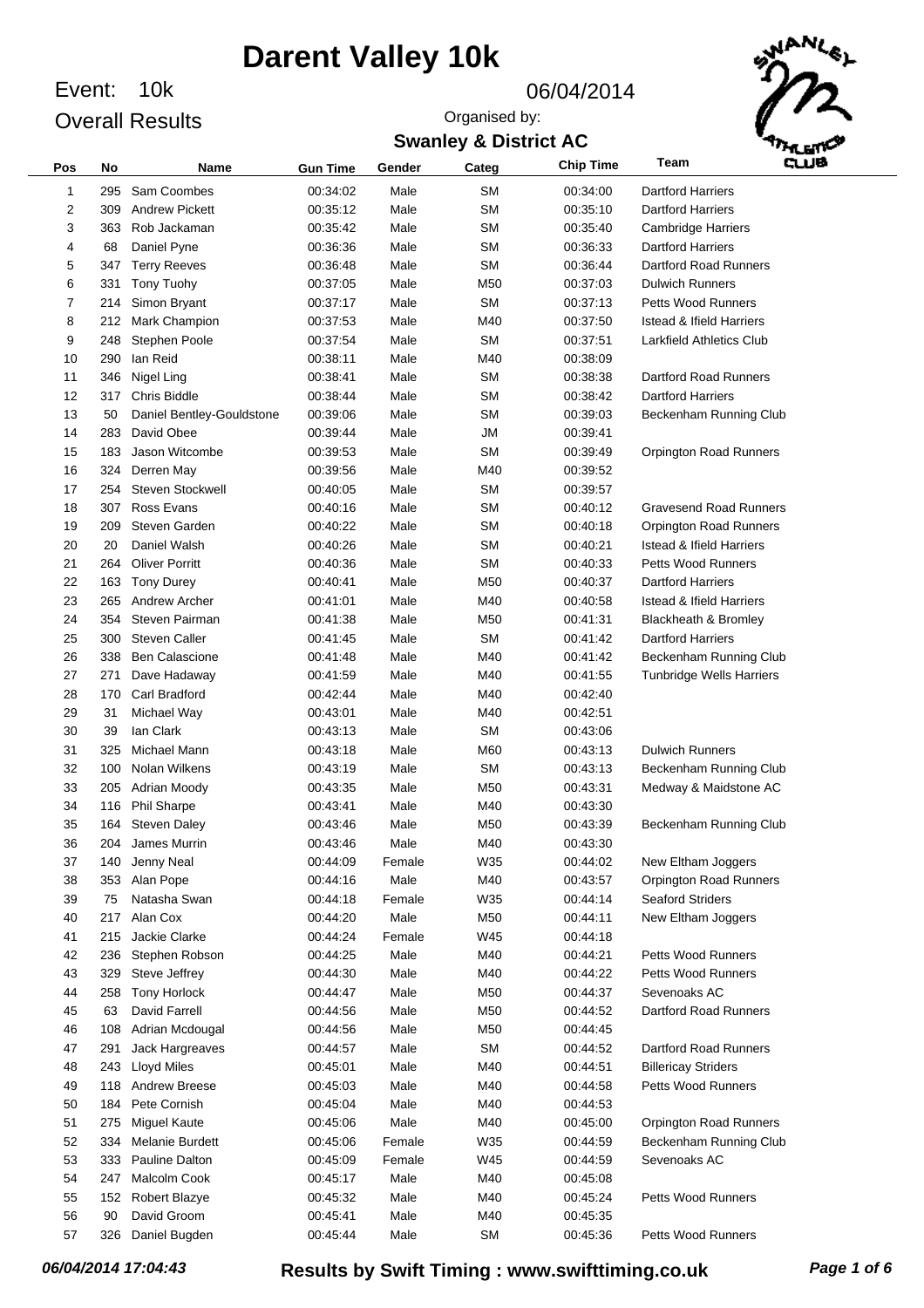Event: 10k Overall Results

#### 06/04/2014

Organised by:



### **Swanley & District AC**

| Pos | No           | Name                   | <b>Gun Time</b> | Gender | Categ     | <b>Chip Time</b> | وسء<br>Team                         |  |
|-----|--------------|------------------------|-----------------|--------|-----------|------------------|-------------------------------------|--|
| 58  | 218          | <b>Mark Burgess</b>    | 00:45:46        | Male   | M50       | 00:45:41         | Petts Wood Runners                  |  |
| 59  | 200          | Alistair Wright        | 00:45:54        | Male   | <b>SM</b> | 00:45:47         |                                     |  |
| 60  | 259          | Ed Osborne             | 00:46:01        | Male   | <b>SM</b> | 00:45:53         | Beckenham Running Club              |  |
| 61  | 255          | Simon Daldorph         | 00:46:05        | Male   | <b>SM</b> | 00:45:48         | Orpington Road Runners              |  |
| 62  | 313          | Rebecca Wilby          | 00:46:06        | Female | JW        | 00:46:04         | <b>Dartford Harriers</b>            |  |
| 63  | 87           | James Lampert          | 00:46:10        | Male   | <b>SM</b> | 00:45:47         |                                     |  |
| 64  | 233          | <b>Graham Caotes</b>   | 00:46:15        | Male   | M60       | 00:46:06         | Blackheath & Bromley                |  |
| 65  | 83           | Geoffrey Vine          | 00:46:23        | Male   | M60       | 00:46:18         | Sevenoaks AC                        |  |
| 66  | 72           | Allan Tilbury          | 00:46:27        | Male   | <b>SM</b> | 00:46:20         |                                     |  |
| 67  | 269          | Kate Marchant          | 00:46:27        | Female | W45       | 00:46:21         | Beckenham Running Club              |  |
| 68  | 59           | Michael Brockbank      | 00:46:35        | Male   | <b>SM</b> | 00:46:12         | Sweatshop SRC                       |  |
| 69  | 37           | <b>Richard Grant</b>   | 00:46:42        | Male   | <b>SM</b> | 00:46:33         |                                     |  |
| 70  | 256          | Paul O'grady           | 00:46:43        | Male   | M40       | 00:46:12         | Orpington Road Runners              |  |
| 71  | 358          | Liam Jeffs             | 00:46:46        | Male   | <b>SM</b> | 00:46:22         |                                     |  |
| 72  | 80           | Stephen Cason          | 00:46:52        | Male   | M50       | 00:46:37         | <b>Istead &amp; Ifield Harriers</b> |  |
| 73  | 245          | Laura Portway          | 00:46:54        | Female | SW        | 00:46:46         | New Eltham Joggers                  |  |
| 74  | 323          | <b>Gary Hopkiss</b>    | 00:46:54        | Male   | M50       | 00:46:45         | New Eltham Joggers                  |  |
| 75  | 244          | David Hallson          | 00:46:56        | Male   | M60       | 00:46:51         | Road Runners Club                   |  |
| 76  | 345          | <b>Paul Moakes</b>     | 00:47:23        | Male   | <b>SM</b> | 00:47:10         | Coxheath RC                         |  |
| 77  | 284          | lan Pullen             | 00:47:51        | Male   | <b>SM</b> | 00:47:43         | Dartford Road Runners               |  |
| 78  | 91           | Neil Hemming           | 00:47:52        | Male   | M40       | 00:47:34         | <b>Orpington Road Runners</b>       |  |
| 79  | 93           | Anthony Poole          | 00:47:57        | Male   | M50       | 00:47:40         |                                     |  |
| 80  | 129          | <b>Brett King</b>      | 00:47:58        | Male   | <b>SM</b> | 00:47:25         |                                     |  |
| 81  | 241          | Kathryn Suckling       | 00:47:59        | Female | W35       | 00:47:54         | <b>Petts Wood Runners</b>           |  |
| 82  | 159          | Duncan Cochrane        | 00:48:08        | Male   | M50       | 00:47:57         | Sevenoaks AC                        |  |
| 83  | 210          | Kier Humphreys         | 00:48:14        | Male   | <b>SM</b> | 00:47:48         | Sittingbourne Striders              |  |
| 84  | $\mathbf{1}$ | <b>Gary Winstanley</b> | 00:48:18        | Male   | M40       | 00:48:11         | Deal Tri                            |  |
| 85  | 343          | <b>Dominic Bunnett</b> | 00:48:20        | Male   | <b>SM</b> | 00:48:02         |                                     |  |
| 86  | 314          | David Sherman          | 00:48:21        | Male   | <b>SM</b> | 00:48:07         | Havering 90 Joggers                 |  |
| 87  | 197          | Gavin Turnbull         | 00:48:30        | Male   | M40       | 00:48:18         |                                     |  |
| 88  | 169          | Glen Chapman           | 00:48:31        | Male   | M50       | 00:48:20         |                                     |  |
| 89  | 289          | lan Routledge          | 00:48:37        | Male   | <b>SM</b> | 00:48:24         | Swanley & District AC               |  |
| 90  | 349          | Stephen Ruck           | 00:48:44        | Male   | M40       | 00:48:16         |                                     |  |
| 91  | 202          | Dave Parkes            | 00:48:53        | Male   | M40       | 00:48:35         |                                     |  |
| 92  | 33           | Nigel May              | 00:48:57        | Male   | M40       | 00:48:41         |                                     |  |
| 93  | 348          | David Barley           | 00:48:58        | Male   | M40       | 00:48:39         |                                     |  |
| 94  | 139          | Mark Smith             | 00:49:05        | Male   | M40       | 00:48:50         |                                     |  |
| 95  | 24           | Kamie Porter           | 00:49:08        | Male   | <b>SM</b> | 00:48:59         |                                     |  |
| 96  | 62           | Kay Goodyear           | 00:49:09        | Female | W45       | 00:49:00         |                                     |  |
| 97  | 57           | Rose Baker             | 00:49:11        | Female | W45       | 00:49:01         | New Eltham Joggers                  |  |
| 98  | 110          | Giles Wolfe            | 00:49:11        | Male   | M40       | 00:49:00         |                                     |  |
| 99  | 263          | Anthony Bevan          | 00:49:12        | Male   | M50       | 00:49:06         | <b>Petts Wood Runners</b>           |  |
| 100 | 355          | <b>Tom Powell</b>      | 00:49:13        | Male   | <b>SM</b> | 00:48:48         |                                     |  |
| 101 | 250          | John Kemp              | 00:49:16        | Male   | M60       | 00:49:07         | New Eltham Joggers                  |  |
| 102 | 32           | David Jenkins          | 00:49:18        | Male   | M40       | 00:48:52         | Orpington Road Runners              |  |
| 103 | 168          | <b>Andrew Small</b>    | 00:49:21        | Male   | M50       | 00:49:09         | Beckenham Running Club              |  |
| 104 | 299          | <b>Terry Cook</b>      | 00:49:21        | Male   | M50       | 00:49:09         | <b>Dartford Road Runners</b>        |  |
| 105 | 89           | Matt Jones             | 00:49:23        | Male   | M40       | 00:49:06         | <b>Petts Wood Runners</b>           |  |
| 106 | 172          | <b>Richard Harper</b>  | 00:49:28        | Male   | M50       | 00:49:15         | Beckenham Running Club              |  |
| 107 | 257          | Michael Corbett        | 00:49:33        | Male   | <b>SM</b> | 00:49:11         |                                     |  |
| 108 | 65           | John Humphries         | 00:49:35        | Male   | M50       | 00:49:15         | Striders of Croydon                 |  |
| 109 | 304          | Leticia Melo           | 00:49:45        | Female | <b>JW</b> | 00:49:43         | <b>Bexley AC</b>                    |  |
| 110 | 311          | Tony Mccarron          | 00:49:46        | Male   | M40       | 00:49:23         |                                     |  |
| 111 | 119          | lan Mccarthy           | 00:49:49        | Male   | M50       | 00:49:42         | Beckenham Running Club              |  |
| 112 | 23           | Andrew Wright          | 00:49:51        | Male   | <b>SM</b> | 00:49:47         |                                     |  |
| 113 | 192          | Craig Marsh            | 00:49:54        | Male   | M50       | 00:49:29         |                                     |  |
| 114 | 55           | Lisa Crittenden        | 00:49:55        | Female | W35       | 00:49:46         | New Eltham Joggers                  |  |

*06/04/2014 17:04:43* **Results by Swift Timing : www.swifttiming.co.uk** *Page 2 of 6*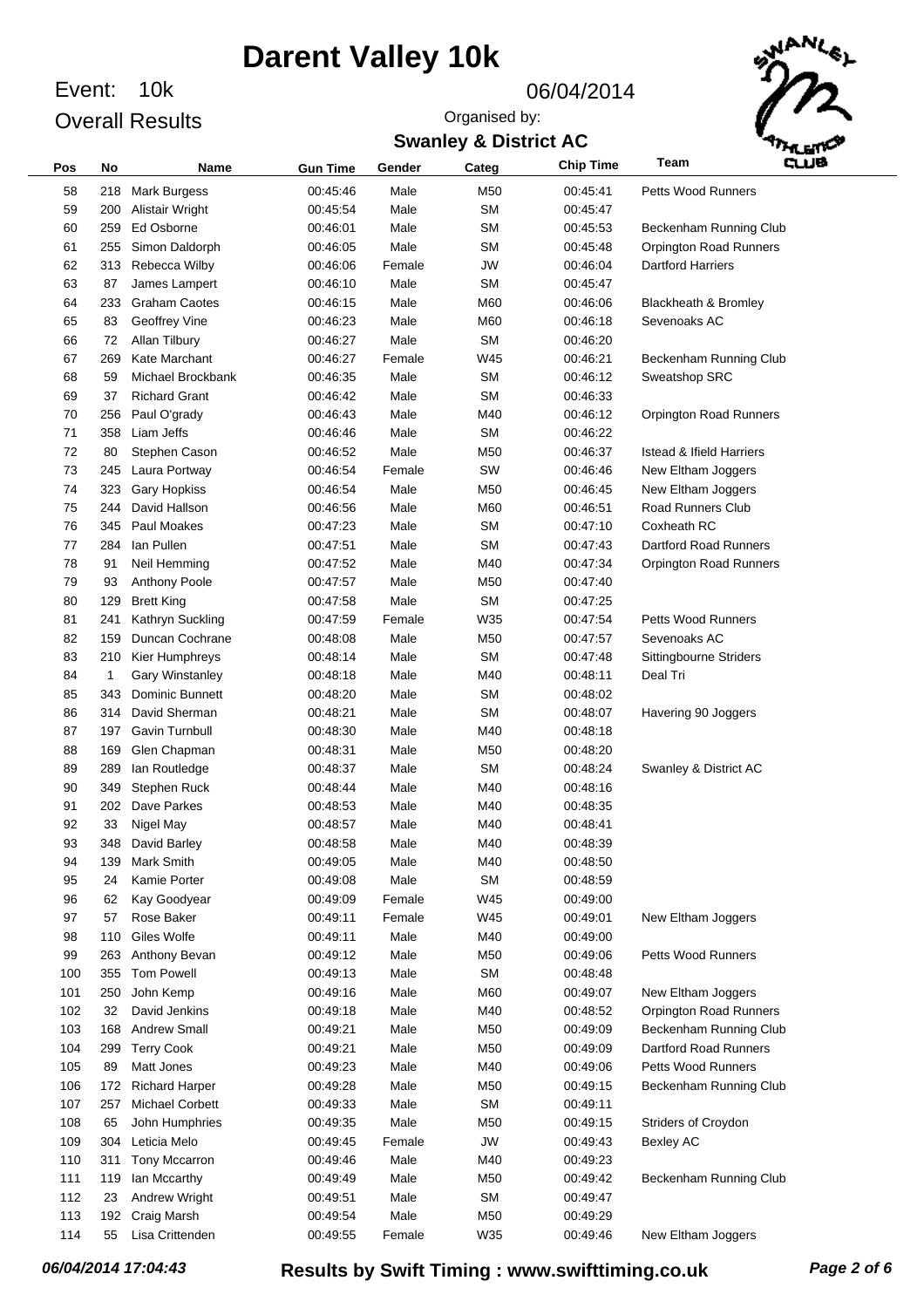Event: 10k Overall Results

#### 06/04/2014

**Swanley & District AC** Organised by:



| Pos | No  | <b>Name</b>            | <b>Gun Time</b> | Gender | Categ     | <b>Chip Time</b> | <b>GLUE</b><br>Team                 |
|-----|-----|------------------------|-----------------|--------|-----------|------------------|-------------------------------------|
| 115 | 150 | Joseph Cronin          | 00:49:55        | Male   | <b>SM</b> | 00:49:32         |                                     |
| 116 | 67  | <b>Bonnie Maugey</b>   | 00:49:57        | Female | <b>JW</b> | 00:49:53         | <b>Dartford Harriers</b>            |
| 117 | 126 | Lisa Reid              | 00:49:57        | Female | SW        | 00:49:49         | <b>Dartford Harriers</b>            |
| 118 | 229 | Paul Yetman            | 00:49:57        | Male   | M50       | 00:49:29         |                                     |
| 119 | 273 | David Fordyce          | 00:50:08        | Male   | <b>SM</b> | 00:49:49         | <b>Petts Wood Runners</b>           |
| 120 | 280 | Jered Gaskell          | 00:50:24        | Male   | <b>SM</b> | 00:49:54         |                                     |
| 121 | 49  | <b>Andrew Hinds</b>    | 00:50:27        | Male   | M60       | 00:50:14         | Beckenham Running Club              |
| 122 | 316 | <b>Bill Cooper</b>     | 00:50:27        | Male   | <b>SM</b> | 00:50:14         |                                     |
| 123 | 79  | Susan Beecham          | 00:50:30        | Female | W45       | 00:50:15         | <b>Istead &amp; Ifield Harriers</b> |
| 124 | 144 | Georgina Selway        | 00:50:36        | Female | W45       | 00:50:21         | Beckenham Running Club              |
| 125 | 321 | Daniel Brown           | 00:50:36        | Male   | M40       | 00:50:26         |                                     |
| 126 | 48  | Nicola Howard          | 00:50:37        | Female | W45       | 00:50:23         | Beckenham Running Club              |
| 127 | 262 | <b>Barry Bell</b>      | 00:50:42        | Male   | M60       | 00:50:26         | <b>Istead &amp; Ifield Harriers</b> |
| 128 | 107 | <b>Paul Salliss</b>    | 00:50:44        | Male   | M50       | 00:50:22         |                                     |
| 129 | 208 | Paul Lipscombe         | 00:50:54        | Male   | M40       | 00:50:38         |                                     |
| 130 | 41  | <b>Chris Mccartney</b> | 00:51:00        | Male   | M40       | 00:50:46         |                                     |
| 131 | 173 | Pat Kerrins            | 00:51:06        | Male   | M50       | 00:50:52         | Beckenham Running Club              |
| 132 | 171 | <b>Gail Arnott</b>     | 00:51:11        | Female | W45       | 00:50:56         | Beckenham Running Club              |
| 133 | 92  | <b>Gareth Davies</b>   | 00:51:13        | Male   | <b>SM</b> | 00:51:07         |                                     |
| 134 | 364 | John Annett            | 00:51:28        | Male   | M50       | 00:51:05         | Dartford Road Runners               |
| 135 | 242 | <b>Paul Martin</b>     | 00:51:32        | Male   | M50       | 00:51:12         |                                     |
| 136 | 225 | Guilherme Svizzero     | 00:51:33        | Male   | <b>SM</b> | 00:51:04         |                                     |
| 137 | 147 | Philip Lutterloch      | 00:51:49        | Male   | M50       | 00:51:35         |                                     |
| 138 | 109 | Michael Bennett        | 00:52:02        | Male   | M40       | 00:51:41         | <b>Orpington Road Runners</b>       |
| 139 | 288 | Steven Brown           | 00:52:05        | Male   | <b>SM</b> | 00:51:45         | <b>Kent Police</b>                  |
| 140 | 294 | Sam Wilders            | 00:52:05        | Male   | <b>SM</b> | 00:51:45         |                                     |
| 141 | 371 | Gordon Mckay           | 00:52:05        | Male   | <b>SM</b> | 00:51:45         |                                     |
| 142 | 19  | Denis Mole             | 00:52:11        | Male   | M60       | 00:51:57         | Havering 90 Joggers                 |
| 143 | 113 | Michael Brown          | 00:52:13        | Male   | <b>SM</b> | 00:51:55         |                                     |
| 144 | 276 | <b>Ross Dixey</b>      | 00:52:18        | Male   | <b>SM</b> | 00:51:39         | <b>Orpington Road Runners</b>       |
| 145 | 308 | Gareth Morgan          | 00:52:18        | Male   | M40       | 00:51:56         |                                     |
| 146 | 206 | Peter Fisher           | 00:52:22        | Male   | M40       | 00:52:11         |                                     |
| 147 | 368 | James Karat            | 00:52:24        | Male   | <b>SM</b> | 00:51:53         |                                     |
| 148 | 301 | Adam Deal              | 00:52:28        | Male   | <b>SM</b> | 00:51:48         |                                     |
| 149 | 292 | Chris Thompson         | 00:52:29        | Male   | M60       | 00:52:07         | <b>Orpington Road Runners</b>       |
| 150 | 133 | <b>Clifford Barnes</b> | 00:52:36        | Male   | M40       | 00:52:20         |                                     |
| 151 | 199 | lan Russell            | 00:52:37        | Male   | <b>SM</b> | 00:52:31         |                                     |
| 152 | 268 | Anthony Phipps         | 00:52:45        | Male   | M40       | 00:52:08         |                                     |
| 153 | 187 | Natalie King           | 00:52:50        | Female | SW        | 00:52:35         |                                     |
| 154 | 318 | Tom Milsom             | 00:52:50        | Male   | M40       | 00:52:30         | Orpington Road Runners              |
| 155 | 98  | Happy Fisher           | 00:52:53        | Female | W35       | 00:52:41         | Sevenoaks AC                        |
| 156 | 370 | Paul Brown             | 00:52:56        | Male   | <b>SM</b> | 00:52:28         |                                     |
| 157 | 149 | Paul Hughes            | 00:52:58        | Male   | <b>SM</b> | 00:52:40         |                                     |
| 158 | 339 | Kate Ithell            | 00:53:03        | Female | <b>JW</b> | 00:52:30         | Durham University                   |
| 159 | 296 | <b>Ian Nunns</b>       | 00:53:09        | Male   | M40       | 00:52:49         | Harvel Hash House Harriers          |
| 160 | 151 | Barry Jackson          | 00:53:15        | Male   | M50       | 00:52:48         |                                     |
| 161 | 246 | Mona Arlett            | 00:53:19        | Female | SW        | 00:53:00         | Beckenham Running Club              |
| 162 | 77  | Elizabeth Allen        | 00:53:22        | Female | W45       | 00:53:06         |                                     |
| 163 | 115 | Tony Rudkin            | 00:53:22        | Male   | M50       | 00:52:52         | Swanley & District AC               |
| 164 | 261 | Chris Symons           | 00:53:26        | Male   | M40       | 00:52:51         |                                     |
| 165 | 78  | Nicola Underdown       | 00:53:27        | Female | W35       | 00:53:10         |                                     |
| 166 | 260 | Mark Sesnan            | 00:53:27        | Male   | M50       | 00:52:52         |                                     |
| 167 | 201 | Elizabeth Hutt         | 00:53:30        | Female | W45       | 00:53:23         |                                     |
| 168 | 350 | <b>Stuart Eade</b>     | 00:53:37        | Male   | M40       | 00:53:02         |                                     |
| 169 | 95  | Alan Wilby             | 00:53:47        | Male   | M50       | 00:53:29         |                                     |
| 170 | 293 | Nancy Thompson         | 00:53:50        | Female | W55       | 00:53:28         | <b>Orpington Road Runners</b>       |
| 171 | 82  | Martin Hooper          | 00:53:52        | Male   | <b>SM</b> | 00:53:20         |                                     |
|     |     |                        |                 |        |           |                  |                                     |

*06/04/2014 17:04:43* **Results by Swift Timing : www.swifttiming.co.uk** *Page 3 of 6*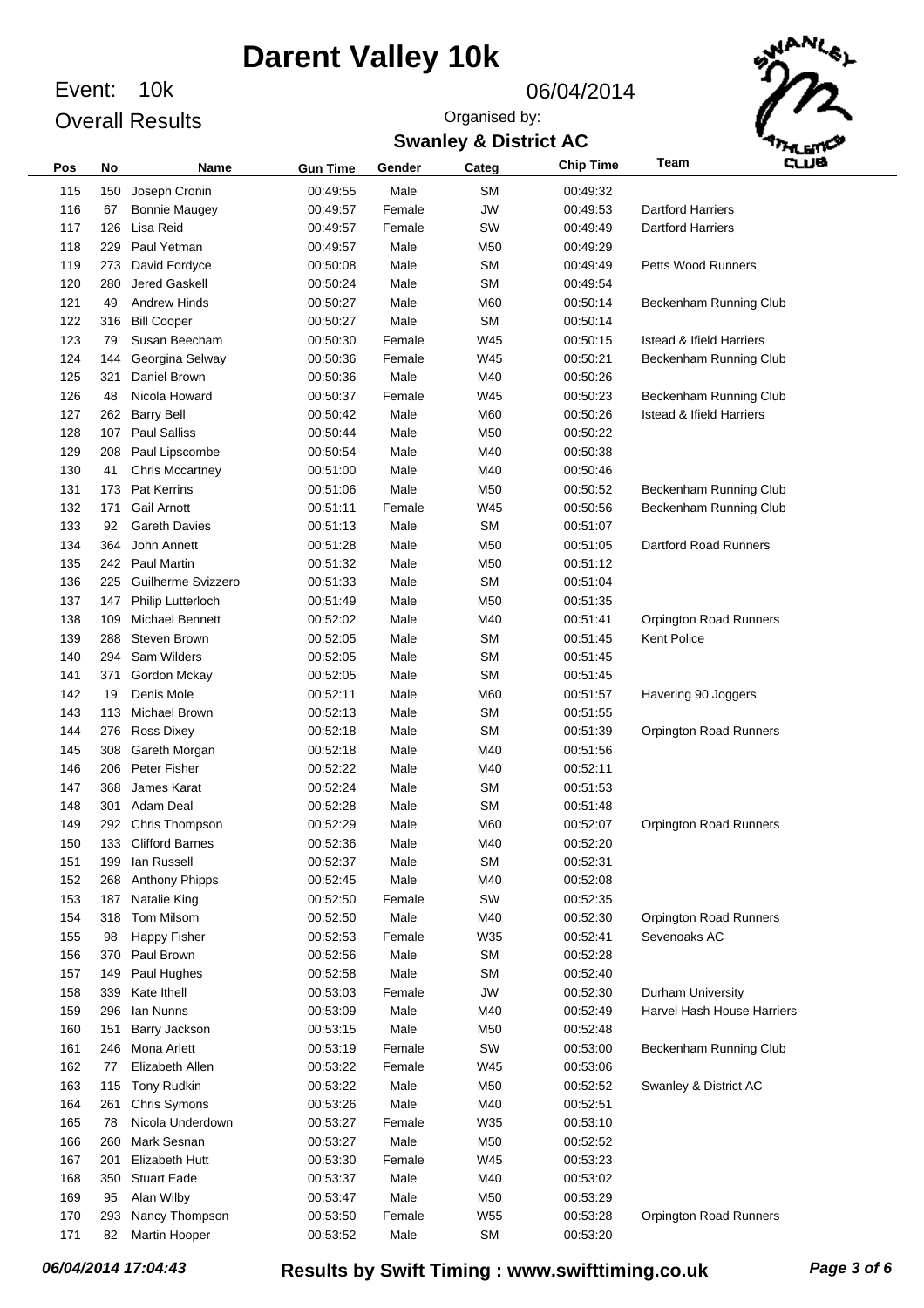Event: 10k Overall Results

### 06/04/2014

Organised by:



### **Swanley & District AC**

| Pos | No  | Name                    | <b>Gun Time</b> | Gender | Categ           | <b>Chip Time</b> | وسته<br>Team                        |
|-----|-----|-------------------------|-----------------|--------|-----------------|------------------|-------------------------------------|
| 172 | 7   | Tony O'reilly           | 00:53:55        | Male   | M50             | 00:53:34         |                                     |
| 173 | 328 | <b>Chris Preston</b>    | 00:53:57        | Male   | M40             | 00:53:32         |                                     |
| 174 | 279 | John Cook               | 00:54:03        | Male   | <b>SM</b>       | 00:53:38         |                                     |
| 175 | 230 | <b>Mark Randall</b>     | 00:54:04        | Male   | <b>SM</b>       | 00:53:48         | <b>Maidstone Harriers</b>           |
| 176 | 42  | Daryl Lucas             | 00:54:10        | Male   | M40             | 00:53:55         | <b>Istead &amp; Ifield Harriers</b> |
| 177 | 193 | <b>Scarlett Marsh</b>   | 00:54:18        | Female | SW              | 00:53:53         |                                     |
| 178 | 337 | <b>Clare Strang</b>     | 00:54:18        | Female | W45             | 00:54:01         |                                     |
|     |     |                         |                 |        | <b>SM</b>       | 00:54:06         |                                     |
| 179 | 369 | Stephen Morfet          | 00:54:32        | Male   |                 |                  |                                     |
| 180 | 16  | Jonathon Moore          | 00:54:36        | Male   | <b>SM</b>       | 00:53:59         |                                     |
| 181 | 365 | Dawn Annett             | 00:54:40        | Female | W45             | 00:54:17         |                                     |
| 182 | 332 | <b>Terence Merry</b>    | 00:54:42        | Male   | <b>SM</b>       | 00:54:18         |                                     |
| 183 | 84  | Jenny Austin            | 00:55:00        | Female | W35             | 00:54:47         | Sevenoaks AC                        |
| 184 | 191 | <b>William Burr</b>     | 00:55:06        | Male   | M70             | 00:54:55         |                                     |
| 185 | 135 | Alessandro lannelli     | 00:55:08        | Male   | <b>SM</b>       | 00:54:42         |                                     |
| 186 | 277 | Carly Gunn              | 00:55:08        | Female | W35             | 00:54:31         |                                     |
| 187 | 330 | <b>Terry Brightwell</b> | 00:55:11        | Male   | M60             | 00:54:43         | <b>Thanet Road Runners</b>          |
| 188 | 155 | Nick Hawthorne          | 00:55:17        | Male   | M50             | 00:55:04         |                                     |
| 189 | 81  | Barbara Ockendon        | 00:55:22        | Female | W <sub>55</sub> | 00:55:07         | <b>Istead &amp; Ifield Harriers</b> |
| 190 | 340 | Jamie Burton            | 00:55:24        | Male   | <b>SM</b>       | 00:54:52         |                                     |
| 191 | 327 | Dave Reid               | 00:55:25        | Male   | M40             | 00:55:00         |                                     |
| 192 | 136 | Andrea lannelli         | 00:55:30        | Male   | <b>SM</b>       | 00:55:03         |                                     |
| 193 | 117 | Laura Sharpe            | 00:55:34        | Female | W35             | 00:55:20         |                                     |
| 194 | 167 | Carollyn Tustin         | 00:55:34        | Female | W <sub>55</sub> | 00:55:17         | Beckenham Running Club              |
| 195 | 128 | Louise King             | 00:55:37        | Female | W35             | 00:55:03         |                                     |
| 196 | 21  | Julie Hibard            | 00:55:40        | Female | W45             | 00:55:26         | Dartford Road Runners               |
| 197 | 182 | Julie Johnson           | 00:55:41        | Female | W35             | 00:55:23         | Beckenham Running Club              |
| 198 | 186 | <b>Anton Mauve</b>      | 00:55:43        | Male   | M40             | 00:55:31         |                                     |
| 199 | 18  | <b>Barry Hall</b>       | 00:55:48        | Male   | M40             | 00:55:15         |                                     |
| 200 | 142 | Mark Darby              | 00:55:50        | Male   | M40             | 00:55:17         |                                     |
| 201 | 194 | David Winston           | 00:55:52        | Male   | M40             | 00:55:22         | <b>KPMG Running Club</b>            |
| 202 | 105 | <b>Calvin Miles</b>     | 00:56:16        | Male   | <b>SM</b>       | 00:55:47         |                                     |
| 203 | 315 | Ella Pyman              | 00:56:17        | Female | W45             | 00:55:58         |                                     |
| 204 | 366 | Veronika Lothian        | 00:56:26        | Female | W35             | 00:56:15         | Harvel Hash House Harriers          |
| 205 | 85  | <b>Rob Clarke</b>       | 00:56:27        | Male   | M40             | 00:55:57         |                                     |
| 206 | 237 | John Maxfield           | 00:56:30        | Male   | M40             | 00:55:54         |                                     |
| 207 |     | 174 Hans Laubis         | 00:56:37        | Male   | M50             | 00:56:22         |                                     |
| 208 | 175 | Jaqueline Bohmer-Laubis | 00:56:37        | Female | W45             | 00:56:21         |                                     |
| 209 | 146 | Jane Hughes             | 00:56:38        | Female | W45             | 00:56:21         |                                     |
| 210 | 88  | Steve Johnson           | 00:56:53        | Male   | M40             | 00:56:24         |                                     |
| 211 | 220 | Andrea Gates            | 00:57:09        | Female | SW              | 00:56:43         |                                     |
| 212 | 44  | Austen Carpenter        | 00:57:15        | Male   | <b>SM</b>       | 00:56:44         |                                     |
| 213 | 162 | lan Willmott            | 00:57:28        | Male   | M40             | 00:57:18         | Dartford Road Runners               |
| 214 | 45  | <b>Colin Carpenter</b>  | 00:57:32        | Male   | M60             | 00:56:59         | Medway & Maidstone AC               |
| 215 | 235 | David Shepperd          | 00:57:56        | Male   | M60             | 00:57:38         | Orpington Road Runners              |
| 216 | 185 | Gordon Irvine           | 00:57:57        | Male   | M50             | 00:57:43         |                                     |
| 217 | 134 | Sean Bootes             | 00:57:58        | Male   | M40             | 00:57:26         |                                     |
| 218 | 66  | Keith Lockhard          | 00:57:59        | Male   | M50             | 00:57:26         |                                     |
| 219 | 154 | Mark Goldberg           | 00:58:00        | Male   | M40             | 00:57:32         |                                     |
| 220 | 285 | <b>Andrew Neville</b>   | 00:58:05        | Male   | M40             | 00:57:44         |                                     |
| 221 | 361 | Suzanne Croft           | 00:58:07        | Female | SW              | 00:57:55         | <b>Petts Wood Runners</b>           |
| 222 | 312 | Deborah Ford            | 00:58:11        | Female | W45             | 00:57:49         | Beckenham Running Club              |
| 223 | 158 | Owen Kemp               | 00:58:19        | Male   | <b>SM</b>       | 00:57:48         |                                     |
| 224 | 17  | <b>Teresa Milroy</b>    | 00:58:25        | Female | SW              | 00:57:54         |                                     |
| 225 | 270 | Angela Hudson           | 00:58:36        | Female | W45             | 00:58:17         | Orpington Road Runners              |
| 226 | 15  | David Allison           | 00:58:37        | Male   | M40             | 00:58:31         | <b>Petts Wood Runners</b>           |
| 227 | 213 | David Cooper            | 00:58:39        | Male   | M50             | 00:58:14         |                                     |
| 228 | 216 | Dean Brown              | 00:58:42        | Male   | M40             | 00:58:06         |                                     |
|     |     |                         |                 |        |                 |                  |                                     |

*06/04/2014 17:04:43* **Results by Swift Timing : www.swifttiming.co.uk** *Page 4 of 6*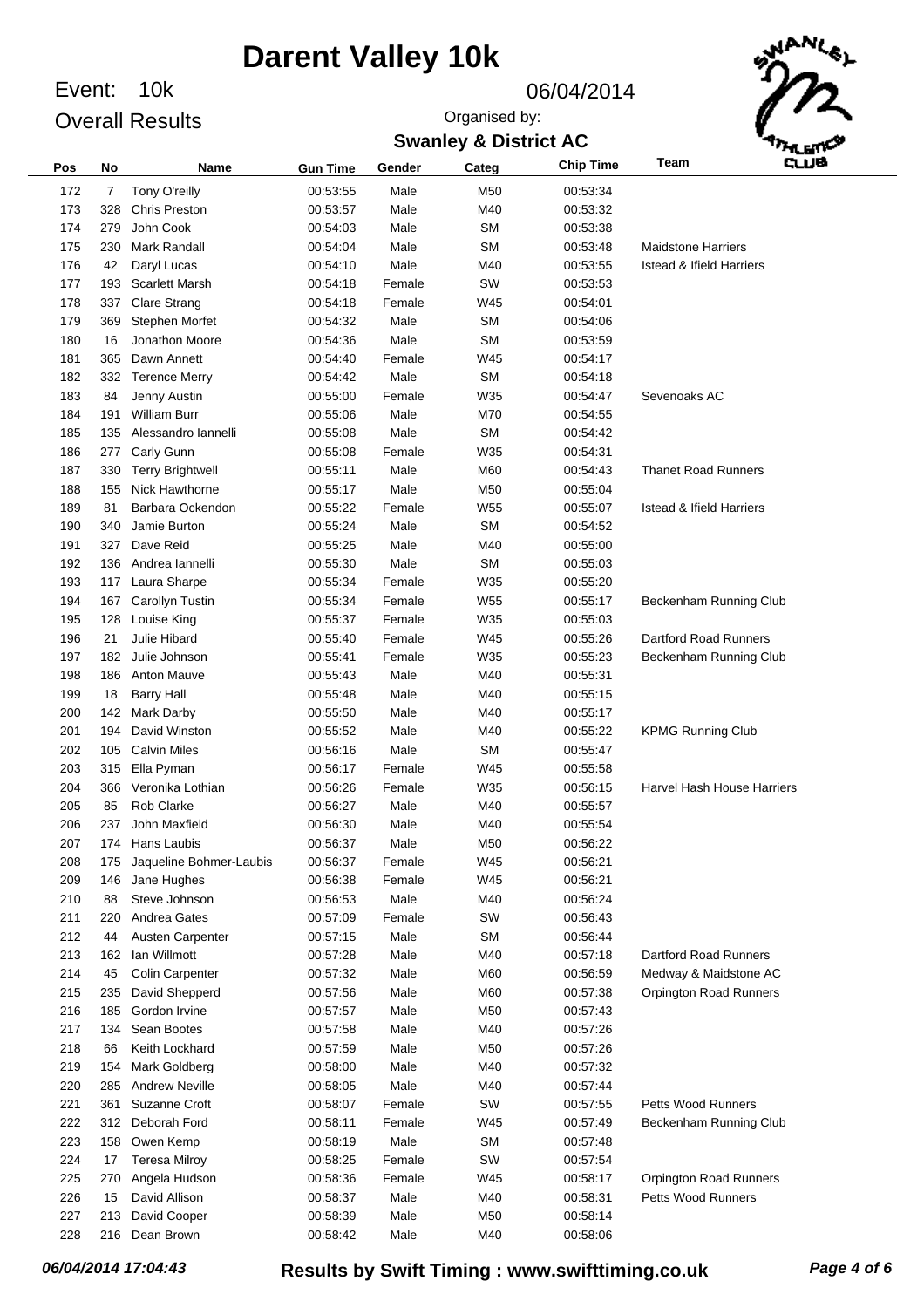Event: 10k Overall Results

#### 06/04/2014

### **Swanley & District AC** Organised by:



| Pos | No  | Name                          | <b>Gun Time</b> | Gender         | Categ      | <b>Chip Time</b>     | Team<br>cue                |
|-----|-----|-------------------------------|-----------------|----------------|------------|----------------------|----------------------------|
| 229 | 249 | Jonathan Hughes               | 00:58:44        | Male           | <b>SM</b>  | 00:58:23             |                            |
| 230 |     | 272 Vikki Russell             | 00:58:49        | Female         | SW         | 00:58:25             | <b>Plumstead Runners</b>   |
| 231 |     | 274 Kylie Greene              | 00:58:53        | Female         | SW         | 00:58:29             |                            |
| 232 |     | 351 Chris Hunt                | 00:58:54        | Male           | M50        | 00:58:39             | New Eltham Joggers         |
| 233 |     | 137 Cat Woods                 | 00:59:06        | Female         | SW         | 00:58:46             |                            |
| 234 | 266 | <b>Simon Stevens</b>          | 00:59:11        | Male           | M40        | 00:58:33             | <b>MPAA</b>                |
| 235 | 306 | Ben Sowden                    | 00:59:18        | Male           | <b>SM</b>  | 00:58:54             | Dartford Road Runners      |
| 236 |     | 372 Kristina Simmons          | 00:59:36        | Female         | W35        | 00:59:00             |                            |
| 237 | 196 | Allan Banks                   | 00:59:41        | Male           | <b>SM</b>  | 00:59:16             |                            |
| 238 | 298 | James Hale                    | 00:59:43        | Male           | <b>JM</b>  | 00:58:14             |                            |
| 239 |     | 367 Max Karat                 | 00:59:45        | Male           | <b>JM</b>  | 00:59:13             |                            |
| 240 | 8   | Rose O'reilly                 | 00:59:46        | Female         | SW         | 00:59:23             |                            |
| 241 | 362 | Katie Holmes                  | 01:00:08        | Female         | SW         | 00:59:33             |                            |
| 242 | 341 | <b>Marcus Graves</b>          | 01:00:20        | Male           | M60        | 01:00:02             | <b>Dartford Harriers</b>   |
| 243 | 34  | <b>Andy Philips</b>           | 01:00:22        | Male           | M40        | 00:59:50             |                            |
| 244 | 35  | Louise Newton                 | 01:00:22        | Female         | W45        | 00:59:51             |                            |
| 245 | 29  | Stephanie Dann                | 01:00:23        | Female         | SW         | 01:00:15             | <b>Dartford Harriers</b>   |
| 246 | 54  | Ruth Bunn                     | 01:00:27        | Female         | W55        | 01:00:09             | Beckenham Running Club     |
| 247 |     | 112 Neil Broom                | 01:00:29        | Male           | M60        | 00:59:59             |                            |
| 248 | 195 | <b>Louise Norris</b>          | 01:00:29        | Female         | W35        | 01:00:00             | <b>Petts Wood Runners</b>  |
| 249 | 9   | Laila Duggan                  | 01:00:33        | Female         | W35        | 01:00:03             |                            |
| 250 | 231 | <b>Trevor Tierney</b>         | 01:00:48        | Male           | M60        | 01:00:18             | <b>Road Runners Club</b>   |
| 251 | 305 | Faye Cook                     | 01:00:54        | Female         | SW         | 01:00:35             |                            |
| 252 | 198 | Jan Ralph                     | 01:00:56        | Male           | <b>SM</b>  | 01:00:33             | Orpington Road Runners     |
| 253 | 47  | Lee Marsh                     | 01:01:05        | Male           | <b>SM</b>  | 01:00:32             |                            |
| 254 |     | 302 John Nunes                | 01:01:13        | Male           | M40        | 01:00:52             |                            |
| 255 | 101 | Debbie Owen                   | 01:01:24        | Female         | W45        | 01:01:13             | Harvel Hash House Harriers |
| 256 |     | 352 David Parker              | 01:01:30        | Male           | M50        | 01:01:00             |                            |
| 257 | 60  | Sue Haywood                   | 01:01:34        | Female         | W55        | 01:01:02             | Sweatshop SRC              |
| 258 | 111 | Alison Jerreat                | 01:01:36        | Female         | W45        | 01:01:12             |                            |
| 259 |     | 373 Karen Samuel              | 01:01:50        | Female         | W45        | 01:01:18             | Orpington Road Runners     |
| 260 |     | 252 Karen Lubbock             | 01:01:51        | Female         |            | 01:01:31             |                            |
| 261 | 103 | Sarah Wise                    | 01:01:53        |                | W45<br>W35 |                      |                            |
| 262 | 104 | Rebecca Wise                  |                 | Female         | SW         | 01:01:24             |                            |
| 263 |     |                               | 01:01:53        | Female<br>Male | M40        | 01:01:24<br>01:01:26 |                            |
| 264 | 153 | <b>Gary Carlile</b>           | 01:01:54        |                |            |                      |                            |
|     | 61  | Malcolm Hooper                | 01:01:59        | Male           | M60        | 01:01:28             |                            |
| 265 | 99  | Julia Matthews<br>Laura Finch | 01:02:09        | Female         | W45        | 01:01:41<br>01:01:52 |                            |
| 266 | 219 |                               | 01:02:13        | Female         | W35        |                      | Orpington Road Runners     |
| 267 |     | 127 Wendy Osborn              | 01:02:17        | Female         | W45        | 01:01:48             |                            |
| 268 | 374 | Simon Fitzpatrick             | 01:02:26        | Male           | M50        | 01:01:47             |                            |
| 269 | 106 | Alex Code                     | 01:03:10        | Female         | W45        | 01:02:47             |                            |
| 270 | 14  | Philip Robinson               | 01:03:19        | Male           | SM         | 01:02:52             |                            |
| 271 | 27  | Sara Broome                   | 01:03:24        | Female         | W35        | 01:03:13             |                            |
| 272 | 28  | Andrew Connell                | 01:03:24        | Male           | SM         | 01:03:12             |                            |
| 273 | 251 | Kevin Barry                   | 01:03:25        | Male           | M40        | 01:03:15             | Harvel Hash House Harriers |
| 274 | 130 | <b>Tracey Herriett</b>        | 01:03:28        | Female         | W35        | 01:03:00             |                            |
| 275 | 356 | <b>Wendy Sheaf</b>            | 01:03:37        | Female         | SW         | 01:03:09             |                            |
| 276 | 357 | James Russell                 | 01:03:38        | Male           | SM         | 01:03:09             |                            |
| 277 |     | 322 John Brown                | 01:03:58        | Male           | M70        | 01:03:30             | <b>Maidstone Harriers</b>  |
| 278 | 73  | Alan Tilbury                  | 01:04:00        | Male           | M50        | 01:03:44             |                            |
| 279 | 157 | Jacqueline Boddy              | 01:04:26        | Female         | W45        | 01:04:10             | Swanley & District AC      |
| 280 | 336 | Anne Herring                  | 01:04:46        | Female         | W35        | 01:04:10             |                            |
| 281 |     | 282 Jill Withey               | 01:04:52        | Female         | W45        | 01:04:19             |                            |
| 282 | 281 | <b>Bart Withey</b>            | 01:04:57        | Male           | M50        | 01:04:24             |                            |
| 283 | 69  | Mick Cox                      | 01:05:09        | Male           | M60        | 01:04:46             | <b>Dartford Harriers</b>   |
| 284 | 70  | Janet Pyne                    | 01:05:10        | Female         | W65        | 01:04:47             | <b>Dartford Harriers</b>   |
| 285 | 3   | Camilla Sewell                | 01:05:46        | Female         | W35        | 01:05:08             |                            |

*06/04/2014 17:04:43* **Results by Swift Timing : www.swifttiming.co.uk** *Page 5 of 6*